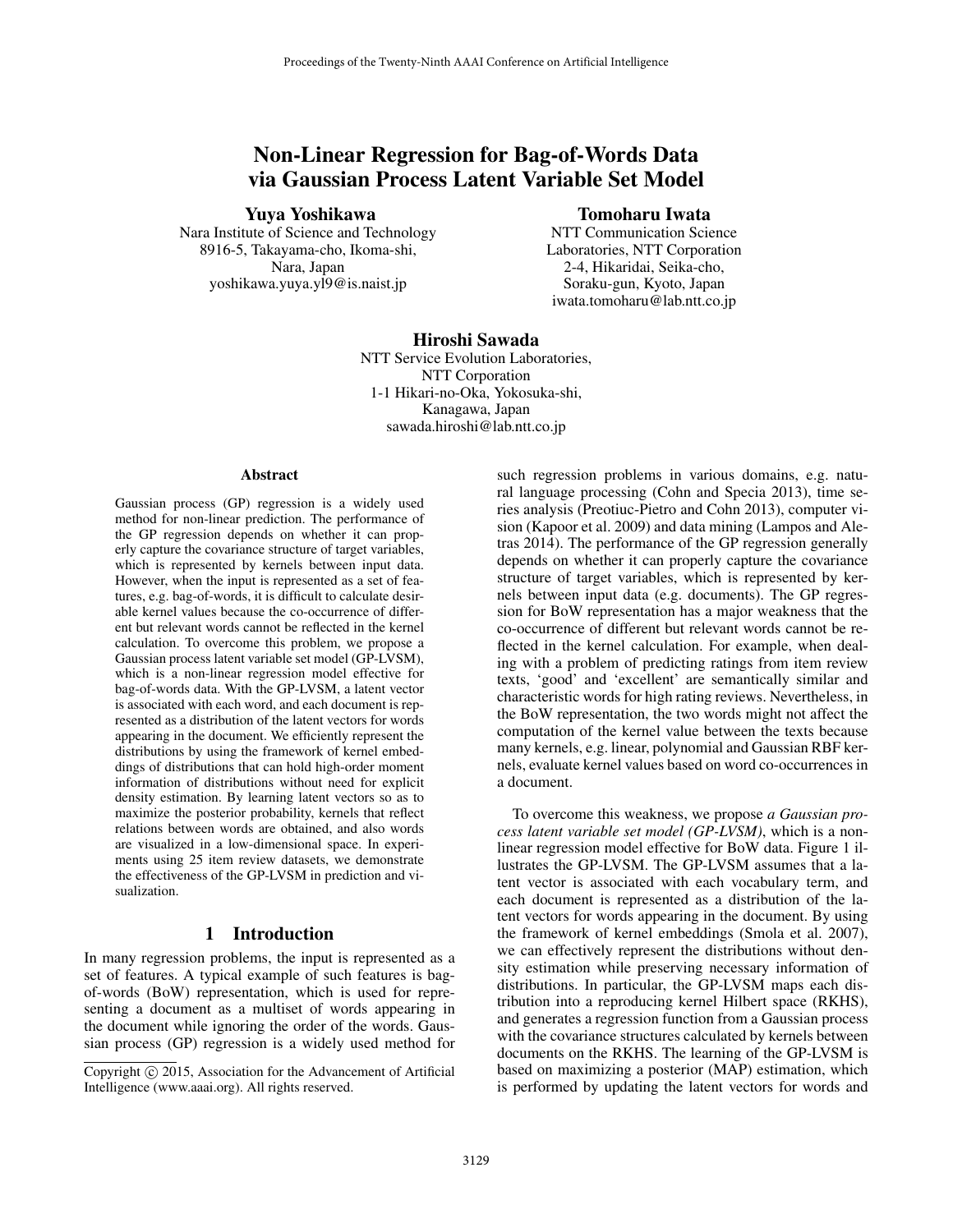

Figure 1: Illustration of GP-LVSM. Each word is represented as a latent vector denoted by  $\forall x$  in the latent space. The distributions of the documents are mapped into a reproducing kernel Hilbert space (RKHS). The target variables are expressed by a non-linear regression function generated from a Gaussian process.

other kernel parameters. The learned latent vectors for semantically similar words are located close to each other in the latent space, and we can obtain kernel values that reflect the semantics. As a result, the GP-LVSM can predict the target variables of unseen data using more rich and useful representation than BoW representation. Moreover, the GP-LVSM can be used as a supervised visualization method by plotting the two- or three-dimensional latent vectors for words.

In the experiments, we demonstrate the quantitative and qualitative effectiveness of the GP-LVSM on 25 item review datasets. First, we show that the GP-LVSM outperforms standard non-linear and linear regression methods in rating prediction. Then, we show that the performance of the GP-LVSM is robust for the dimensionality of the latent vectors for words, and we can obtain vector representations for words on a quite low-dimensional space while achieving high prediction performance. Finally, we show that the GP-LVSM is also useful for visualizing words.

The GP-LVSM provides a general framework of solving regression problems for BoW data. Thus, the idea of the GP-LVSM can be applied to various machine learning problems, which have been solved based on GP regression such as multi-task learning (Bonilla, Chai, and Williams 2008) and active learning (Kapoor and Grauman 2007).

The rest of the paper is organized as follows. In Section 2, we review models and techniques related to the GP-LVSM. Section 3 introduces the framework of kernel embeddings of distributions, which is a key technique in the GP-LVSM. In Section 4, we explain the details of the GP-LVSM. In Section 5, we show the effectiveness and the properties of the GP-LVSM experimentally. Finally, we conclude with future work in Section 6.

## 2 Related Work

Topic models such as latent Dirichlet allocation (LDA) (Blei, Ng, and Jordan 2003) finds latent topic structures from BoW data. By learning the LDA, we obtain a low-dimensional and dense vector representation for each document. Supervised topic model (Blei and McAuliffe 2007) is a topic model of predicting target variables from documents, and uses the low-dimensional vectors for documents as features for prediction. We note that there are mainly two differences between the GP-LVSM and the supervised topic model, which would show that the GP-LVSM is better than the supervised topic model. The first one is that the GP-LVSM performs non-linear prediction, while the supervised topic model is linear prediction. The second one is that the GP-LVSM uses  $Vq$  parameters to represent a document, while the supervised topic model only uses  $K$  parameters, where  $V$  is the number of words in the document,  $q$  is the latent dimensionality for words and  $K$  is the number of topics. Generally, because of  $Vq > K$ , the GP-LVSM can capture the characteristic of the document in more detail than the supervised topic model.

The GP-LVSM is related to but different from the Gaussian process latent variable model (GP-LVM), which is used for dimension reduction (Lawrence 2004) and matrix factorization (Lawrence and Urtasun 2009). Given documents represented with bag-of-words, the GP-LVM learns a single latent vector for each document. Since the GP-LVM cannot obtain the latent vector of a new document, we cannot use it as a regression method. On the other hand, since the GP-LVSM learns a latent vector for each word, we can predict the target variable of a new document by using the representation of the document calculated from the latent vectors for words.

The GP-LVSM employs a framework of kernel embeddings of distributions for representing documents. The kernel embeddings have been used for extending kernel methods to distribution data. For example, the support measure machine is a method for kernel-based discriminative learning on distributions, which generalizes the support vector machine by kernel embeddings (Muandet et al. 2012). The one-class support measure machine is a group anomaly detection method that finds anomalous aggregated behaviors of objects (Muandet and Schölkopf 2013). The latent support measure machine is a generalization of the support measure machine, which can classify bag-of-words data (Yoshikawa, Iwata, and Sawada 2014). To the best of our knowledge, this paper is the first study that incorporates the kernel embeddings of distributions in Gaussian processes.

### 3 Kernel Embeddings of Distributions

In this section, we introduce the framework of the kernel embeddings of distributions. The kernel embeddings of distributions are to embed any probability distribution  $P$  on space  $\mathcal X$  into a reproducing kernel Hilbert space (RKHS)  $\mathcal H_k$  specified by kernel  $k$ , and the distribution is represented as element  $m(\mathbb{P})$  in the RKHS. More precisely, when given distribution  $\mathbb{P}$ , the kernel embedding of the distribution  $m(\mathbb{P})$  is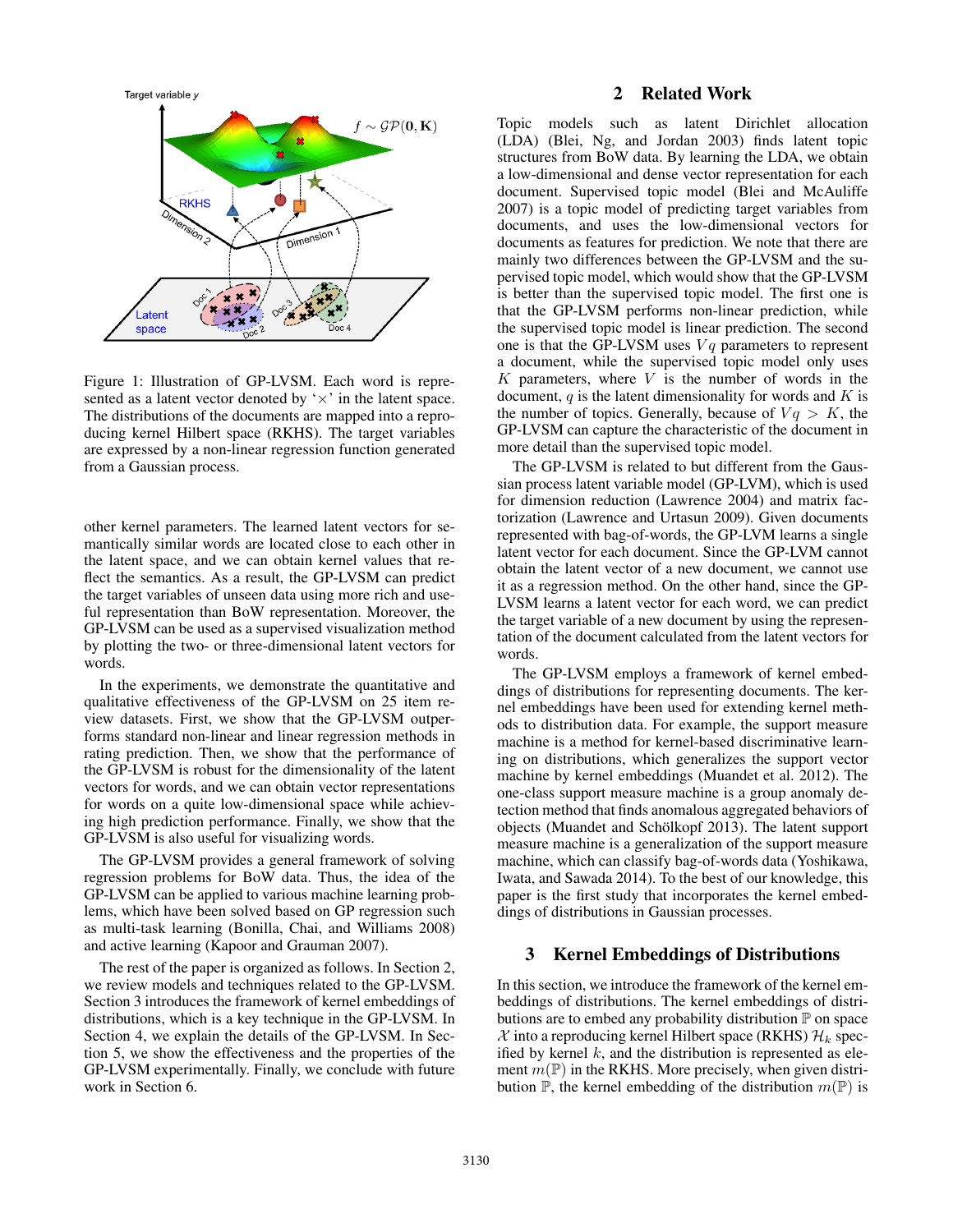defined as follows:

$$
m(\mathbb{P}) := \mathbb{E}_{\mathbf{x} \sim \mathbb{P}}[k(\cdot, \mathbf{x})] = \int_{\mathcal{X}} k(\cdot, \mathbf{x}) d\mathbb{P} \in \mathcal{H}_k, \qquad (1)
$$

where kernel k is referred to as *the embedding kernel*. It is known that kernel embedding  $m(\mathbb{P})$  preserves the properties of probability distribution  $\mathbb P$  such as mean, covariance and higher-order moments by using *characteristic kernels* (e.g. Gaussian RBF kernel) (Sriperumbudur and Gretton 2010).

In practice, although distribution  $P$  is unknown, we are given a set of samples  $X = \{x_i\}_{i=1}^n$  drawn from the distribution, where  $n$  is the number of samples. In this case, by interpreting sample set **X** as empirical distribution  $\hat{P}$  =  $\frac{1}{n}\sum_{i=1}^{n} \delta_{\mathbf{x}_i}(\cdot)$ , where  $\delta_{\mathbf{x}}(\cdot)$  is the Dirac delta function at point  $x \in \mathcal{X}$ , empirical kernel embedding  $m(X)$  is given by

$$
m(\mathbf{X}) = \frac{1}{n} \sum_{i=1}^{n} k(\cdot, \mathbf{x}_i) \in \mathcal{H}_k,
$$
 (2)

which can be approximated with an error rate of  $||m(\mathbf{X})$  $m(\mathbb{P})||_{\mathcal{H}_k} = O_p(n^{-\frac{1}{2}})$  (Smola et al. 2007). Unlike kernel density estimation, the error rate of the kernel embeddings is independent of the dimensionality of the given distribution.

# 4 Gaussian Process Latent Variable Set Model

In this section, we define the proposed model, the Gaussian Process Latent Variable Set Model (GP-LVSM), in detail. Then, we explain how the GP-LVSM is learned, and when a new input is given, how the GP-LVSM predicts the target variable of the input.

#### 4.1 Model

Suppose that we are given a set of N training data  $\mathcal{D} =$  $\{(\tilde{d}_i, y_i)\}_{i=1}^N$ , where  $\tilde{d}_i$  is a set of words appearing in the ith document and  $y_i \in \mathbb{R}$  is its target variable. Here,  $d_i$  is bag-of-words with vocabulary set  $V$ .

With the GP-LVSM, each word  $v \in V$  is represented by a q-dimensional latent vector  $\mathbf{x}_v \in \mathbb{R}^q$ , and the *i*th document is represented as a set of latent vectors for words appearing in the document  $\mathbf{X}_i = {\mathbf{x}_v}_{v \in d_i}$ . Then, using the framework of kernel embeddings described in Section 3, we can obtain representation of the *i*th document from  $X_i$  by  $m(X_i)$  =  $\frac{1}{|d_i|}\sum_{v\in d_i} k(\cdot, \mathbf{x}_v).$ 

The GP-LVSM assumes the following regression model with Gaussian noise for a document and target pair  $(d_i, y_i)$ :

$$
f(\mathbf{X}_i) = \mathbf{w}^\top m(\mathbf{X}_i), \quad y_i = f(\mathbf{X}_i) + \epsilon,
$$
 (3)

where w is a weight vector of the regression and  $\epsilon$  is a noise drawn from a Gaussian distribution with zero mean and precision parameter  $\beta$ , i.e.,  $\epsilon \sim \mathcal{N}(0, \beta^{-1})$ .

We consider the probabilistic model for Eq. (3). Given a set of latent vectors  $X = \{x_v\}_{v \in \mathcal{V}}$ , weight vector w, and a set of documents  $\mathbf{d} = \{d_i\}_{i=1}^N$ , the likelihood of target variables  $y = [y_1, y_2, \dots, y_N]^\top$  is given by the following

Gaussian distribution:

$$
p(\mathbf{y}|\mathbf{w}, \mathbf{X}, \mathbf{d}, \beta, \gamma) \tag{4}
$$
  
= 
$$
\prod_{i=1}^{N} \frac{1}{\sqrt{2\pi\beta^{-1}}} \exp\left(-\frac{\beta}{2}(y_i - f(\mathbf{X}_i))^2\right),
$$

where  $\gamma$  is a parameter of embedding kernel k. We analytically marginalize out weight vector w by assuming the following Gaussian prior distribution with zero mean and precision parameter  $\alpha$ :

$$
p(\mathbf{w}|\alpha) = \frac{1}{\sqrt{2\pi\alpha^{-1}}} \exp\left(-\frac{\alpha}{2}\mathbf{w}^\top \mathbf{w}\right).
$$
 (5)

By doing the marginalization, we do not need to explore the optimal w in a potentially infinite dimensional space. The marginal likelihood of target variables y is also a Gaussian distribution, which can be obtained analytically because likelihood Eq. (4) and prior Eq. (5) are both Gaussian distributions. As a result, the marginal likelihood is given by

$$
p(\mathbf{y}|\mathbf{X}, \mathbf{d}, \alpha, \beta, \gamma)
$$
\n
$$
= \int p(\mathbf{y}|\mathbf{w}, \mathbf{X}, \mathbf{d}, \beta) p(\mathbf{w}|\alpha) d\mathbf{w}
$$
\n
$$
= p(\mathbf{y}|\mathbf{0}, \alpha^{-1}\mathbf{M}\mathbf{M}^{\top} + \beta^{-1}\mathbf{I}),
$$
\n(6)

where  $\mathbf{M} = [m(\mathbf{X}_1), m(\mathbf{X}_2), \cdots, m(\mathbf{X}_N)]^\top$ . The mean and the covariance are derived by using  $\mathbb{E}[y] = ME[w] = 0$ and  $\mathbb{E}[\mathbf{y}\mathbf{y}^\top] = \mathbf{M}\mathbb{E}[\mathbf{w}\mathbf{w}^\top]\mathbf{M}^\top = \alpha^{-1}\mathbf{M}\mathbf{M}^\top$ , respectively. The  $(i, j)$  element of MM<sup>T</sup> is inner product  $\langle m(\mathbf{X}_i), m(\mathbf{X}_j) \rangle_{\mathcal{H}_k}$  of the kernel embeddings for *i*th and jth documents on RKHS  $\mathcal{H}_k$  specified by embedding kernel  $k$ . The value of the inner product denotes the similarity between their documents. From Eq. (2), the inner product is given by

$$
\langle m(\mathbf{X}_i), m(\mathbf{X}_j) \rangle_{\mathcal{H}_k}
$$
\n
$$
= \left\langle \frac{1}{|d_i|} \sum_{s \in d_i} k(\cdot, \mathbf{x}_s), \frac{1}{|d_j|} \sum_{t \in d_j} k(\cdot, \mathbf{x}_t) \right\rangle_{\mathcal{H}_k}
$$
\n
$$
= \frac{1}{|d_i||d_j|} \sum_{s \in d_i} \sum_{t \in d_j} k(\mathbf{x}_s, \mathbf{x}_t). \tag{7}
$$

Using the inner product, we define kernels between documents. For each pair of document indexes  $(i, j)$ , the kernel value between their documents is calculated as follows:

$$
K_{ij} = \alpha^{-1} \langle m(\mathbf{X}_i), m(\mathbf{X}_j) \rangle_{\mathcal{H}_k} + \beta^{-1} \delta_{ij},
$$
 (8)

where  $\delta_{ij}$  is a function that returns 1 if i is equal to j and 0 otherwise. By defining  $K$  as a Gram matrix such that *i*th row and jth column is  $K_{ij}$ , marginal likelihood Eq. (6) can be rewritten as the following Gaussian distribution with zero mean and covariance K.

$$
p(\mathbf{y}|\mathbf{X}, \mathbf{d}, \alpha, \beta, \gamma) = \frac{1}{(\sqrt{2\pi})^N \sqrt{\det \mathbf{K}}} \exp\left(-\frac{1}{2} \mathbf{y}^\top \mathbf{K}^{-1} \mathbf{y}\right). \quad (9)
$$

Choice of kernels between documents. Although Eq. (7) is a *linear* kernel between documents, we can extend it to *nonlinear* kernels. An example of such kernels is the Gaussian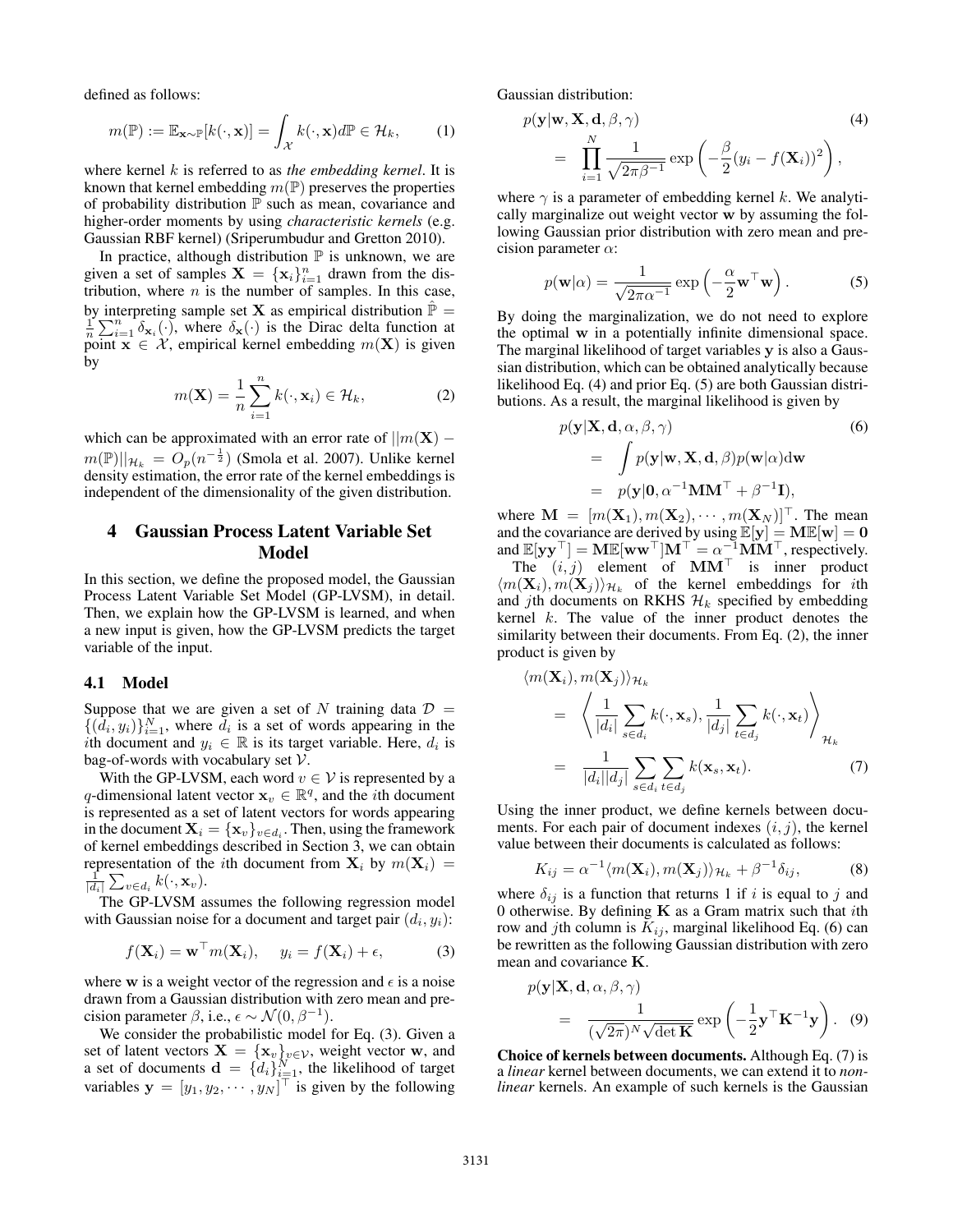RBF kernel with parameter  $\lambda > 0$  between i and j documents, which is given by

$$
\exp\left(-\frac{\lambda}{2}||m(\mathbf{X}_i) - m(\mathbf{X}_i)||_{\mathcal{H}_k}^2\right) \qquad (10)
$$
  
= 
$$
\exp\left(-\frac{\lambda}{2}(\langle m(\mathbf{X}_i), m(\mathbf{X}_i)\rangle_{\mathcal{H}_k}\right)
$$
  
- 
$$
2\langle m(\mathbf{X}_i), m(\mathbf{X}_j)\rangle_{\mathcal{H}_k} + \langle m(\mathbf{X}_j), m(\mathbf{X}_j)\rangle_{\mathcal{H}_k}\right),
$$

where the inner product  $\langle \cdot, \cdot \rangle_{\mathcal{H}_k}$  is calculated by Eq. (7). In the sections below, we use linear kernel Eq. (7).

#### 4.2 Learning

We estimate the parameters of the GP-LVSM, latent vectors **X**, precision parameters  $\alpha$  and  $\beta$ , and kernel parameter  $\gamma$ .

For latent vectors X, we place a Gaussian prior  $\prod_{v \in V} \exp(-\frac{\rho}{2} ||\mathbf{x}_v||_2^2)$ . Then, the parameter estimation is with zero mean and precision parameter  $\rho$ :  $p(\mathbf{X}|\rho) \propto$ performed by maximizing the following logarithm of the posterior of the parameters:

$$
\mathcal{L}(\Theta) = \log p(\mathbf{y}|\mathbf{X}, \mathbf{d}, \alpha, \beta, \gamma) + \log p(\mathbf{X}|\rho)
$$
 (11)

$$
\propto -\frac{1}{2} \mathbf{y}^\top \mathbf{K}^{-1} \mathbf{y} - \frac{1}{2} \log \det \mathbf{K} - \frac{\rho}{2} \sum_{v \in \mathcal{V}} ||\mathbf{x}_v||_2^2,
$$

where,  $\Theta = {\{\mathbf{X}, \alpha, \beta, \gamma\}}$  is a set of parameters to be estimated.

To maximize Eq. (11), we use the quasi-Newton method, which is a gradient-based optimization method (Liu and Nocedal 1989). For each word  $v \in V$ , the gradient with respect to  $x<sub>v</sub>$  can be calculated by

$$
\frac{\partial \mathcal{L}(\Theta)}{\partial \mathbf{x}_v} = \sum_{i=1}^N \sum_{j=1}^N \left( \frac{\partial \mathcal{L}(\Theta)}{\partial \mathbf{K}} \right)_{ij} \frac{\partial K_{ij}}{\partial \mathbf{x}_v} - \rho \mathbf{x}_v. \tag{12}
$$

The first factor  $\frac{\partial \mathcal{L}(\Theta)}{\partial \mathbf{K}}$  is the gradient of  $\mathcal{L}(\Theta)$  with respect to Gram matrix  $\widetilde{K}$ , which is given by

$$
\frac{\partial \mathcal{L}(\Theta)}{\partial \mathbf{K}} = \frac{1}{2} \mathbf{K}^{-1} \mathbf{y} \mathbf{y}^{\top} \mathbf{K}^{-1} - \frac{1}{2} \mathbf{K}^{-1},\tag{13}
$$

where we note that the form of the gradient is independent of the choice of the embedding kernel. The second factor in Eq. (12),  $\frac{\partial K_{ij}}{\partial \mathbf{x}_v}$ , is the gradient of the kernel with respect to  $x_v$ , which varies by the choice of the embedding kernel. An example of the embedding kernel is a Gaussian RBF embedding kernel with parameter  $\gamma > 0$ , which is defined as

$$
k_{\gamma}(\mathbf{x}_s, \mathbf{x}_t) = \exp\left(-\frac{\gamma}{2}||\mathbf{x}_s - \mathbf{x}_t||_2^2\right).
$$
 (14)

In this case, the gradient of  $K_{ij}$  with respect to  $x_v$  is given by

$$
\frac{\partial K_{ij}}{\partial \mathbf{x}_v} = \frac{\alpha^{-1}}{|d_i||d_j|} \sum_{s \in d_i} \sum_{t \in d_j} k_{\gamma}(\mathbf{x}_s, \mathbf{x}_t)
$$
(15)  
 
$$
\times \begin{cases} \gamma(\mathbf{x}_t - \mathbf{x}_s) & (v = s \land v \neq t) \\ \gamma(\mathbf{x}_s - \mathbf{x}_t) & (v = t \land v \neq s) \\ \mathbf{0} & (v = t \land v = s) \end{cases}
$$

Table 1: Specification of datasets.  $N_{tr}$  is the number of training data,  $N_{te}$  is the number of test data and |V| is the maximum number of vocabularies in training data. The number of development data is equal to  $N_{\text{tr}}$ .

|                        | $\rm \overline{N_{tr}}$ | $\overline{N}_{\rm te}$ | $\bar{\mathcal{V}}$ |
|------------------------|-------------------------|-------------------------|---------------------|
| apparel                | 1,000                   | 7,064                   | 1,449               |
| automotive             | 200                     | 324                     | 918                 |
| baby                   | 800                     | 2,635                   | 1,250               |
| beauty                 | 800                     | 1,274                   | 1,747               |
| books                  | 1,000                   | 9,927                   | 1,953               |
| camera                 | 1,000                   | 5,338                   | 1,434               |
| cell phones & service  | 300                     | 409                     | 1,501               |
| computer & video games | 600                     | 1,550                   | 2,000               |
| dvd                    | 1,000                   | 9,892                   | 2,184               |
| electronics            | 1,000                   | 9,883                   | 1,341               |
| gourmet food           | 400                     | 756                     | 1,713               |
| grocery                | 500                     | 1,612                   | 1,565               |
| health & personal care | 1,000                   | 5,154                   | 2,165               |
| jewelry & watches      | 500                     | 951                     | 1,313               |
| kitchen & housewares   | 1,000                   | 9,855                   | 1,161               |
| magazines              | 700                     | 2,745                   | 1,695               |
| music                  | 1,000                   | 9,870                   | 1,716               |
| musical instruments    | 100                     | 127                     | 542                 |
| office products        | 100                     | 220                     | 569                 |
| outdoor living         | 400                     | 781                     | 1,141               |
| software               | 500                     | 1,375                   | 1,759               |
| sports & outdoors      | 900                     | 3,859                   | 1,360               |
| tools & hardware       | 30                      | 49                      | 155                 |
| toys & games           | 1,000                   | 9,947                   | 1,883               |
| video                  | 1,000                   | 9,878                   | 2,012               |

As with the estimation of latent vectors **X**,  $\alpha$ ,  $\beta$  and  $\gamma$  can be estimated using the chain rule of Eq. (12). The gradients of the kernel with respect to  $\alpha$  and  $\beta$  are given by

$$
\frac{\partial K_{ij}}{\partial \alpha} = -\frac{\alpha^{-2}}{|d_i||d_j|} \sum_{s \in d_i} \sum_{t \in d_j} k(\mathbf{x}_s, \mathbf{x}_t), \qquad (16)
$$

$$
\frac{\partial K_{ij}}{\partial \beta} = -\beta^{-2} \delta_{ij}, \qquad (17)
$$

which are independent of the choice of the embedding kernel. When the embedding kernel is Gaussian RBF kernel Eq. (14), the gradient with respect to kernel parameter  $\gamma$  is given by

$$
\frac{\partial K_{ij}}{\partial \gamma} = -\frac{\alpha^{-1}}{2|d_i||d_j|} \sum_{s \in d_i} \sum_{t \in d_j} k_{\gamma}(\mathbf{x}_s, \mathbf{x}_t) ||\mathbf{x}_s - \mathbf{x}_t||_2^2.
$$
 (18)

Using these gradients, we can obtain a local solution of the parameters by continuing to update the parameters in order until the improvement of Eq. (11) is converged. The computational cost to calculate the gradient for each word vector  $\mathbf{x} \in \mathbf{X}$  is  $O(N^2W^2q)$ , where W is the average number of words in documents. However, when one wants to use large training data, by using stochastic gradient descent, the computational cost can be reduced to  $O(W^2q)$ .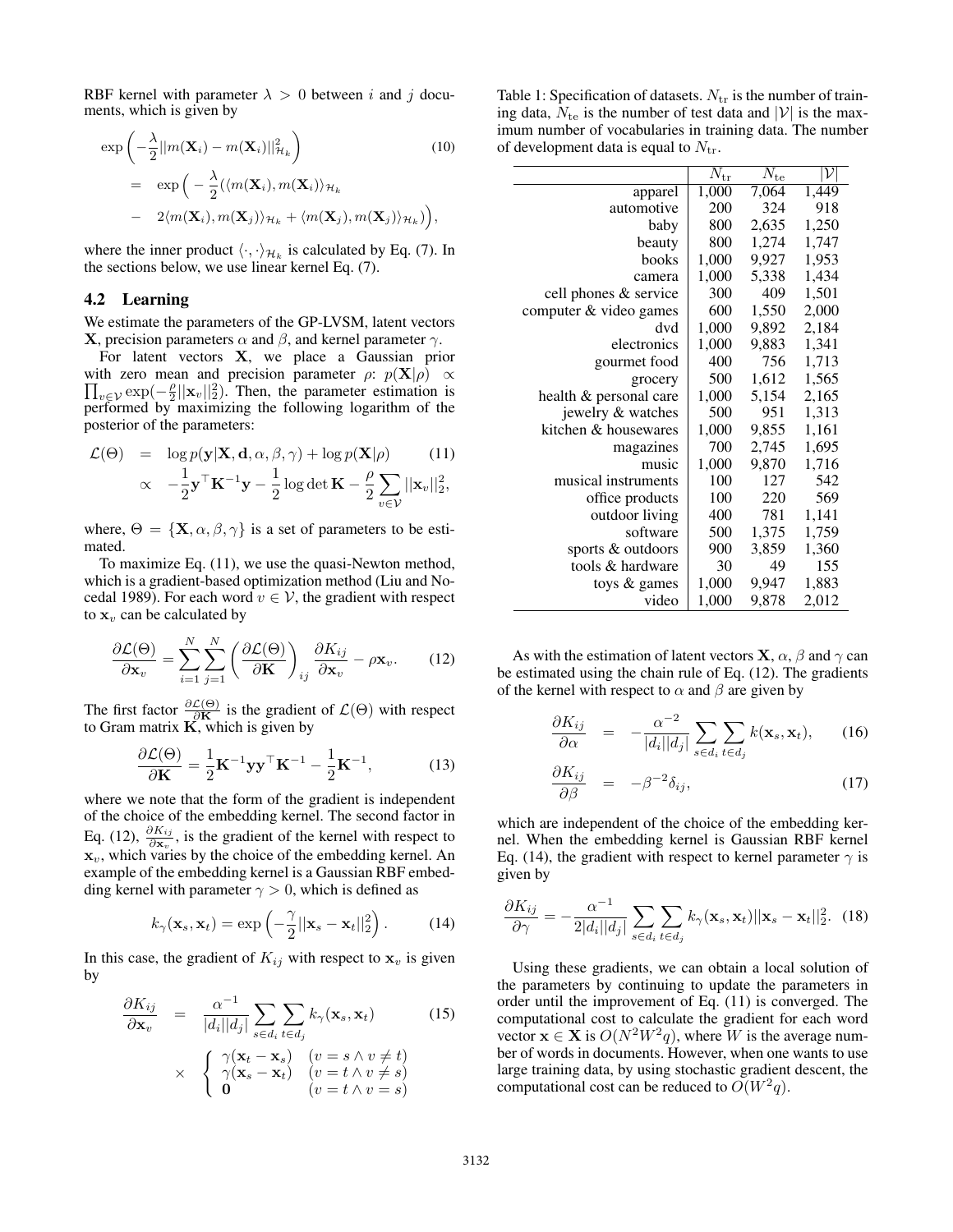## 4.3 Prediction

When a prediction is required, we can use the standard formula for prediction by a Gaussian process regression (Rasmussen and Williams 2005). Given a new document  $d_*$  consisting of words in V, the predictive target variable  $y_*$  is given by

$$
y_* = \mathbf{k}_*^{\top} \mathbf{K}^{-1} \mathbf{y},\tag{19}
$$

where  $k_*$  is a vector whose element is a kernel value between the new document and a training document, that is,

$$
\mathbf{k}_{*} = [K_{*1}, K_{*2}, \cdots, K_{*N}]^{\top}.
$$
 (20)

Intuitively, the prediction is given by a weighted sum of training target variables y, where the weights are calculated by kernel values between training documents.

Since the GP-LVSM provides the posterior distribution of the predictive target variable, we can calculate the variance of the predictive value, which is given by

$$
\sigma_*^2 = K_{**} - \mathbf{k}_*^{\top} \mathbf{K}^{-1} \mathbf{k}_*.
$$
 (21)

This variance  $\sigma_*^2$  can be used for measuring the confidence of the prediction: a smaller variance indicates a higher confidence for the prediction.

### 5 Experiments

In this section, we demonstrate the effectiveness of the GP-LVSM in prediction and visualization.

#### 5.1 Datasets and settings

For evaluation, we use 25 item review datasets obtained from Amazon.com, where each dataset corresponds to an item category on Amazon.com. Each review is represented with bag-of-words without short, low-frequency and stop words, and is associated with a rating ranging from  $\{1, 2, \dots, 5\}$ . In our experiments, we use the bag-of-words as input document d and the standardized value of the rating as target variable y. Table 1 shows the specification of the datasets. For each dataset, we randomly choose five sets of training, development and test data from the whole of the dataset.

For comparison, we use four non-linear and linear regression methods: Gaussian Process (GP) regression, Ridge (Hoerl and Kennard 1970), Lasso (Tibshirani 1996) and Elastic net (Zou and Hastie 2005). With the GP regression, we use a Gaussian RBF kernel with additive noise term as follows:

$$
K_{ij} = \alpha^{-1} \exp\left(-\frac{\gamma}{2}||\text{vec}(d_i) - \text{vec}(d_j)||_2^2\right) + \beta^{-1}\delta_{ij},\tag{22}
$$

where  $\text{vec}(\cdot)$  is a function that returns a vector with vocabulary length, and vth element of the vector is the frequency of the vth word in the given set. Parameters  $\alpha$ ,  $\beta$  and  $\gamma$  are estimated so as to maximize the marginal likelihood of the GP regression. Ridge (Hoerl and Kennard 1970), Lasso (Tibshirani 1996) and Elastic net (Zou and Hastie 2005) are standard linear regression models with different regularizers. We choose the parameters for these regularizers so as to



Figure 2: Prediction errors of GP-LVSM when varying latent dimensionality. The regularizer parameter is fixed at  $\rho = 10$ .

minimize the prediction errors on development data. With the GP-LVSM, we learned the model with latent dimensionality  $q \in \{1, 2, 4, 6, 8, 10\}$  and regularizer parameter  $\rho \in \{10^{-2}, 10^{-1}, \cdots, 10^{2}\},$  and chose the optimal q and  $\rho$  so as to minimize the prediction errors on development data.

### 5.2 Prediction performance

Table 2 shows the prediction errors of ratings on test data. On 19 of 25 datasets, the GP-LVSM outperforms the other methods. On average of the prediction errors on all datasets, the GP-LVSM is the best method. This result indicates the GP-LVSM is robust and can perform better prediction than the other methods.

Next, we investigate how the choice of latent dimensionality q and regularizer parameter  $\rho$  of the GP-LVSM affects the prediction performance. Figure 2 shows the prediction errors of the GP-LVSM when varying the latent dimensionality q. Here, the regularizer parameter  $\rho$  was fixed at  $\rho = 10$ to eliminate the effect of  $\rho$ . As shown in the figure, even with a very small latent dimensionality, the GP-LVSM achieves low prediction error. Even though  $q$  is relatively high, the errors are nearly unchanged compared to that of the best latent dimensionality. Thus, the performance of the GP-LVSM is robust for the dimensionality of the latent vectors for words, and we can obtain vector representations for words on a quite low dimensional space while achieving high prediction performance. Figure 3 shows the prediction errors when varying the regularizer parameter  $\rho$ . As opposed to the latent dimensionality, the predictive performance is sensitive to the choice of  $\rho$ . These results indicate that the GP-LVSM can archive the high predictive performance by focusing only on tuning the best  $\rho$ .

#### 5.3 Visualization

Finally, we show that the GP-LVSM can visualize words using two- or three-dimensional latent vectors for words. In our experiments, since we predict the ratings from item reviews, it is expected that positive and negative words for the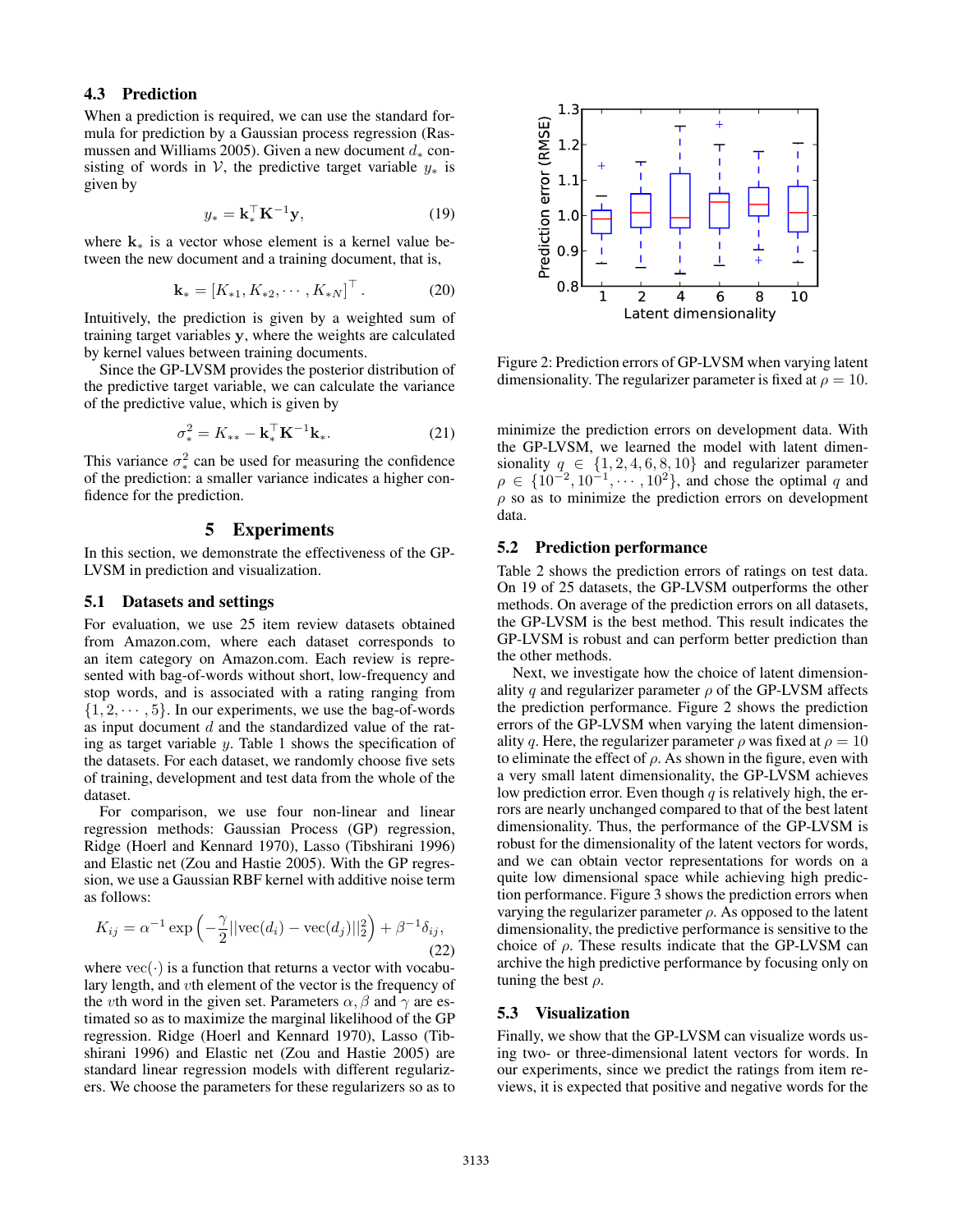|                        | <b>GP-LVSM</b>                      | GP regression     | Ridge             | Lasso             | Elastic net       |
|------------------------|-------------------------------------|-------------------|-------------------|-------------------|-------------------|
| apparel                | $0.885 \pm 0.015$                   | $0.936 \pm 0.069$ | $0.889 \pm 0.018$ | $0.898 \pm 0.018$ | $0.868 \pm 0.019$ |
| automotive             | $0.958 \pm 0.049$                   | $1.002 \pm 0.075$ | $0.972 \pm 0.058$ | $1.036 \pm 0.059$ | $0.989 \pm 0.074$ |
| baby                   | $0.874 \pm 0.034$                   | $0.985 \pm 0.039$ | $0.933 \pm 0.025$ | $0.891 \pm 0.031$ | $0.919 \pm 0.055$ |
| beauty                 | $0.890\pm0.030$                     | $0.938 \pm 0.052$ | $0.936 \pm 0.019$ | $0.914 \pm 0.029$ | $0.935 \pm 0.044$ |
| books                  | $0.923 \pm 0.024$                   | $0.979 \pm 0.023$ | $1.111 \pm 0.022$ | $0.941 \pm 0.027$ | $0.937 \pm 0.025$ |
| camera & photo         | $0.870 \pm 0.013$                   | $0.962 \pm 0.024$ | $0.957 \pm 0.010$ | $0.898 \pm 0.015$ | $0.894 \pm 0.019$ |
| cell phones & service  | $0.843 \pm 0.034$                   | $0.942 \pm 0.028$ | $0.968 \pm 0.038$ | $0.943 \pm 0.028$ | $0.905 \pm 0.026$ |
| computer & video games | $\textbf{0.847} \pm \textbf{0.019}$ | $0.881 \pm 0.021$ | $0.987 \pm 0.025$ | $0.898 \pm 0.019$ | $0.932 \pm 0.023$ |
| dvd                    | $0.942 \pm 0.040$                   | $0.968 \pm 0.044$ | $1.117 \pm 0.035$ | $0.945 \pm 0.036$ | $0.951 \pm 0.038$ |
| electronics            | $0.854 \pm 0.010$                   | $0.927 \pm 0.045$ | $0.983 \pm 0.019$ | $0.890 \pm 0.012$ | $0.882 \pm 0.016$ |
| gourmet food           | $0.931 \pm 0.045$                   | $0.947 \pm 0.065$ | $0.983 \pm 0.048$ | $0.986 \pm 0.041$ | $0.993 \pm 0.052$ |
| grocery                | $0.927 \pm 0.045$                   | $0.925 \pm 0.082$ | $0.940 \pm 0.036$ | $0.922 \pm 0.049$ | $0.953 \pm 0.068$ |
| health & personal care | $0.883 \pm 0.019$                   | $0.877\pm0.058$   | $0.946 \pm 0.015$ | $0.902 \pm 0.024$ | $0.888 \pm 0.022$ |
| jewelry & watches      | $0.900 \pm 0.049$                   | $0.954 \pm 0.082$ | $0.924 \pm 0.045$ | $0.900 \pm 0.043$ | $0.945 \pm 0.055$ |
| kitchen & housewares   | $0.860 \pm 0.017$                   | $0.922 \pm 0.065$ | $0.956 \pm 0.011$ | $0.884 \pm 0.008$ | $0.873 \pm 0.009$ |
| magazines              | $\textbf{0.835} \pm \textbf{0.022}$ | $0.882 \pm 0.046$ | $0.895 \pm 0.019$ | $0.877 \pm 0.016$ | $0.898\pm0.028$   |
| music                  | $0.960 \pm 0.052$                   | $0.977 \pm 0.065$ | $1.128 \pm 0.045$ | $0.954 \pm 0.064$ | $0.956 \pm 0.064$ |
| musical instruments    | $0.966 \pm 0.144$                   | $1.025 \pm 0.188$ | $0.978 \pm 0.128$ | $1.031 \pm 0.185$ | $1.023 \pm 0.189$ |
| office products        | $1.033 \pm 0.108$                   | $1.041 \pm 0.105$ | $1.025 \pm 0.114$ | $1.108 \pm 0.088$ | $1.076 \pm 0.113$ |
| outdoor living         | $0.882 \pm 0.036$                   | $0.920 \pm 0.074$ | $0.952 \pm 0.037$ | $0.960 \pm 0.050$ | $0.955 \pm 0.033$ |
| software               | $0.806 \pm 0.014$                   | $0.915 \pm 0.064$ | $0.927 \pm 0.015$ | $0.883 \pm 0.024$ | $0.870 \pm 0.025$ |
| sports & outdoors      | $\textbf{0.875} \pm \textbf{0.015}$ | $0.949 \pm 0.048$ | $0.950 \pm 0.013$ | $0.887 \pm 0.015$ | $0.896 \pm 0.022$ |
| tools & hardware       | $0.892 \pm 0.165$                   | $0.884\pm0.260$   | $0.918 \pm 0.273$ | $1.107 \pm 0.256$ | $0.974 \pm 0.272$ |
| toys & games           | $0.846 \pm 0.030$                   | $0.879 \pm 0.050$ | $0.908 \pm 0.021$ | $0.865 \pm 0.019$ | $0.851 \pm 0.022$ |
| video                  | $0.844\pm0.027$                     | $0.867 \pm 0.027$ | $0.975 \pm 0.019$ | $0.891 \pm 0.033$ | $0.887 \pm 0.029$ |
| Average                | $0.893 \pm 0.052$                   | $0.939 \pm 0.047$ | $0.970 \pm 0.064$ | $0.936 \pm 0.068$ | $0.930 \pm 0.054$ |

Table 2: Prediction errors (RMSE) and their standard deviations. Values in bold typeface are better than the others. The 'Average' row indicates the average errors and their standard deviations on all the datasets.



Figure 3: Prediction errors of GP-LVSM when varying regularizer parameter. The latent dimensionality is fixed at  $q = 2$ .

items are separated from each other. Figure 4 shows the visualization result of the latent vectors for words, which are trained on a 'software' dataset. Here, the regularizer parameter is fixed at  $\rho = 0.1$ . For understandability, we selected positive and negative words based on Loughran and Mc-Donald Financial Sentiment Dictionaries<sup>1</sup>, and visualized



Figure 4: Visualization of latent vectors for words trained on 'software' dataset. Words in blue are positive words while words in red are negative words.

their latent vectors with blue and red colors. As shown in the figure, positive and negative words tend to gather in different regions. Therefore, 'great' and 'cumbersome', which are characteristic words in positive and negative polarity are far away from each other.

<sup>1</sup> http://www3.nd.edu/∼mcdonald/Word Lists.html